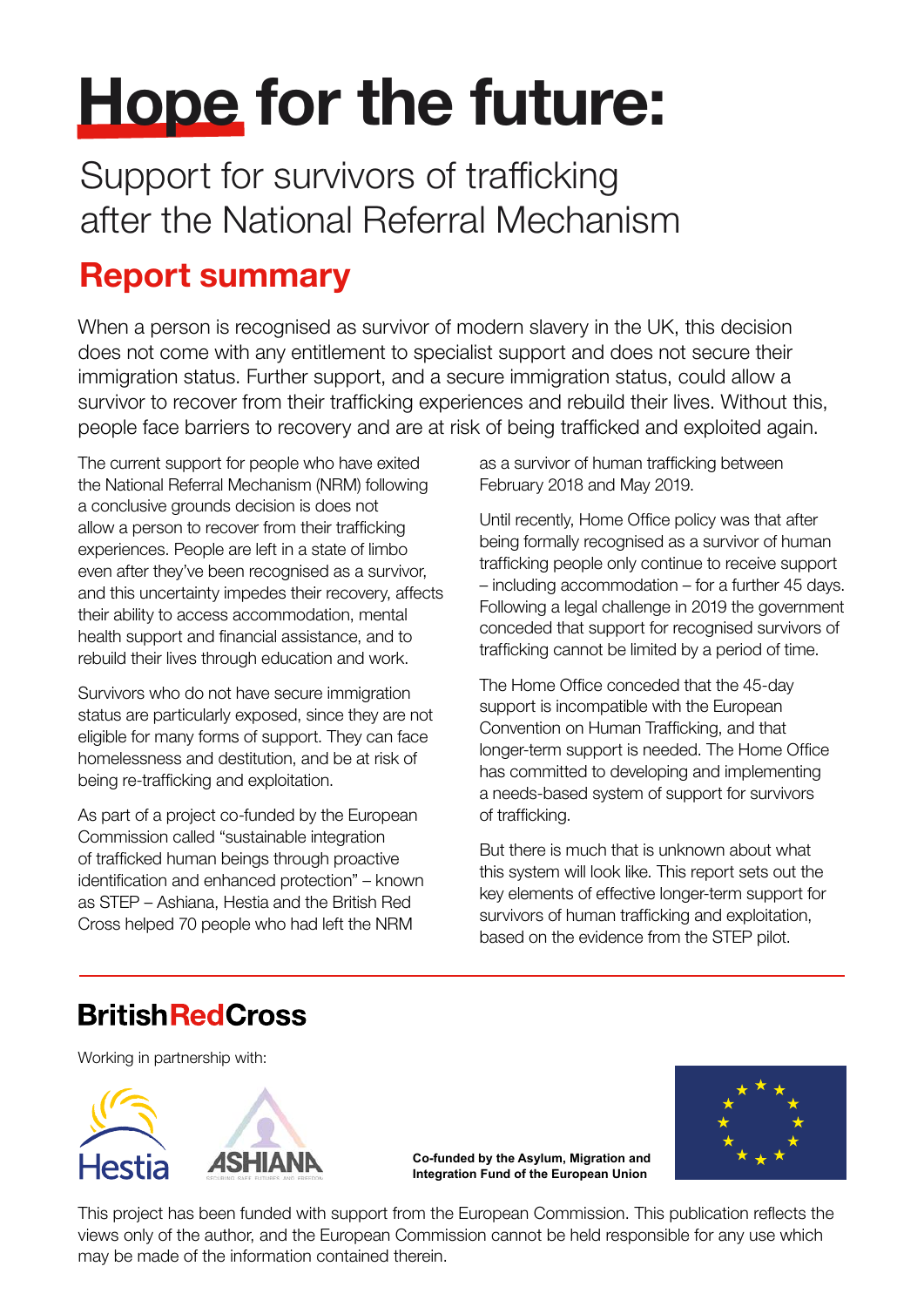#### The British Red Cross recommends that:

**Support:** people who have been found to be survivors of trafficking should continue to receive tailored, person-centred support that helps them to rebuild their lives, for at least twelve months after they leave the National Referral Mechanism – irrespective of their immigration status.

**Status:** survivors of trafficking should be protected, and given security, through the grant of immigration status of at least 30 months.

Safe homes: people who have been found to be survivors of trafficking should be able to access secure, appropriate long-term accommodation.

Pathways: people leaving the National Referral Mechanism with a negative conclusive grounds decision should have a care pathway in place to help them access advice and support services.

## Key findings from the research

#### Personalised and needs-led support

- People who have been found to be survivors of trafficking should continue to receive tailored, person-centred support that helps them to rebuild their lives after they leave the NRM, irrespective of their immigration status.
- Survivors of trafficking continue to need support for at least 12 months after they leave the NRM. This support needs to be flexible, sufficiently resourced, and tailored to respond to the variable needs of survivors, which can intensify during changes of situation or accommodation.
- To be effective, support must be co-ordinated between different statutory and non-statutory agencies, and the survivor should be at the heart of decision-making.

#### Reducing the risk for women survivors

- Outcomes scores for women survivors supported by the STEP project show that this form of longer-term support reduces women's specific vulnerability to gender related violence, abuse, exploitation and disempowerment.
- Women survivors experienced an overall increase of 20% in stability of scores across a range of outcomes (safety, legal protection,

mental well-being, economic empowerment and education, social support, and physical wellbeing). 70% of women had an overall increase in stability from entry to exit, 14% had no overall change in their stability level and 16% had an overall decrease in stability level (i.e. they were more vulnerable at exit compared to entry), which also makes clear that the journey to recovery is not the same for everyone.

#### Mental health needs and access to treatment

- Our findings highlighted significant difficulties in getting appropriate mental health treatment within a reasonable timeframe.
- For survivors in asylum accommodation, these long waits could then be compounded if they had to move area, when they would find themselves starting from scratch again in a new location.
- Unresolved immigration status and accommodation in temporary housing exacerbates the mental ill-health of some survivors. They are prevented from accessing intensive therapies and being able to address their trauma while their living conditions remain assessed by mental health services as too unsafe.